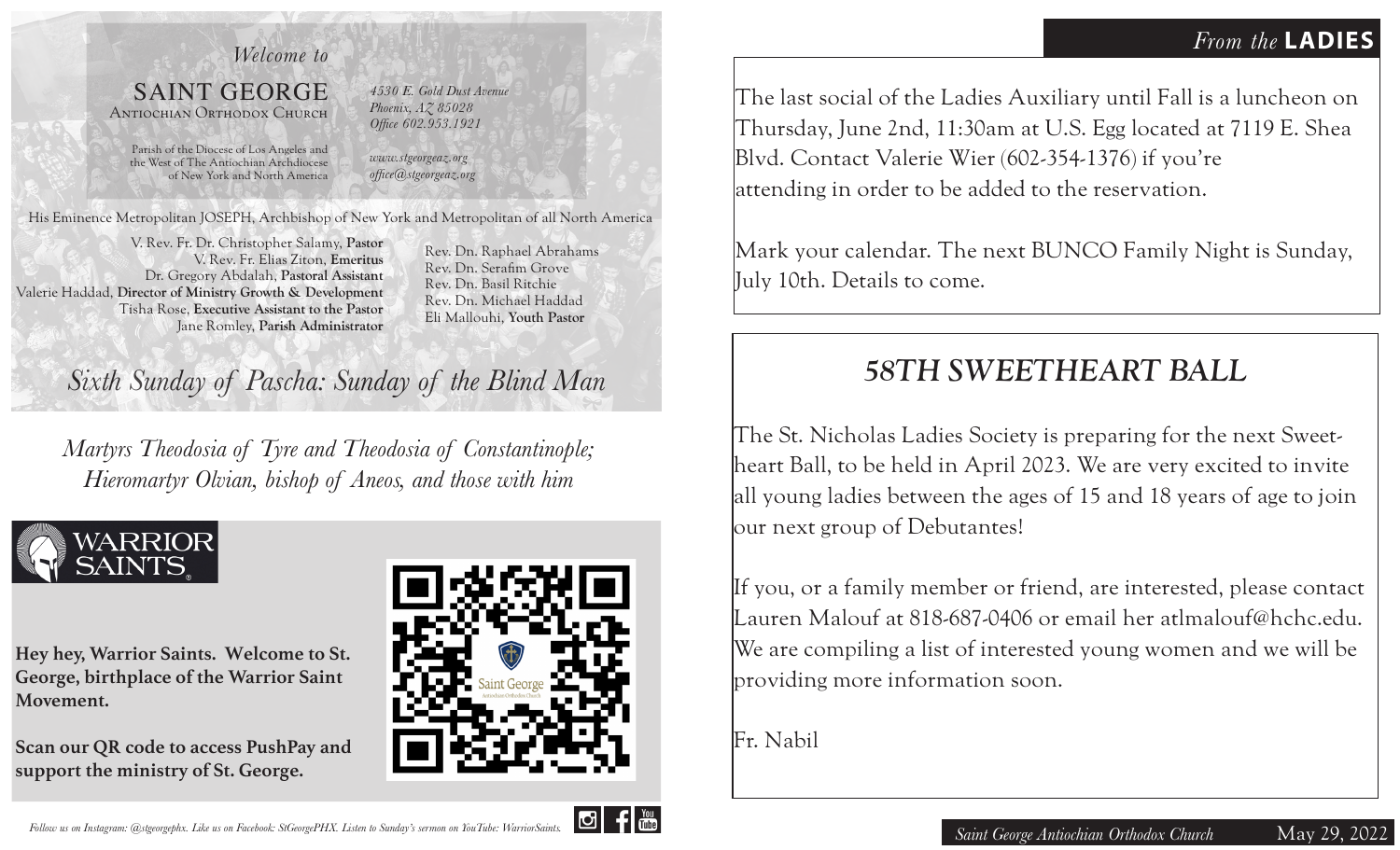# *Tone 5* **EOTHINON 8**

#### **RESURRECTIONAL APOLYTIKION (TONE 5)**

Let us believers praise and worship the Word; coeternal with the Father and the Spirit, born of the Virgin for our salvation. For, He took pleasure in ascending the Cross in the flesh to suffer death; and to raise the dead by His glorious Resurrection.

#### **APOLYTIKION OF ST. GEORGE (TONE 4)**

As deliverer of captives and defender of the poor, healer of the infirm, champion of kings, victorious Great Martyr George intercede with Christ our God for our souls' salvation.

#### **KONTAKION OF PASCHA (TONE 8)**

Though Thou didst descend into the grave, O Immortal One, yet didst Thou destroy the power of Hades, and didst arise as victor, O Christ God, calling to the myrrh-bearing women, Rejoice, and giving peace unto Thine Apostles, O Thou Who dost grant resurrection to the fallen.

#### **PROKEIMENON:**

Thou, O Lord, shalt keep us and preserve us. Save me, O Lord, for the godly man is no more.

#### **THE EPISTLE**

#### **The Reading from the Acts of the Apostles. (16:16-34)**

In those days, while we the apostles were going to the place of prayer, we were met by a slave girl who had a spirit of divination, who brought her masters much gain by soothsaying. She followed Paul and us, and cried out saying: "These men are servants of the Most High God, who proclaim to us the way of

salvation." And she did this for many days. But Paul was annoyed, and turned and said to the spirit: "I charge you in the Name of Jesus Christ to come out of her." And it came out that very hour. But when her masters saw that the hope of their gain was gone, they seized Paul and Silas and dragged them into the marketplace before the rulers; and when they had brought them to the magistrates, they said: "These men are disturbing our city, and they, being Jews, are setting forth customs which are not lawful for us to receive or observe, since we are Romans." The multitude then rose up together against them, and the magistrates tore their garments off them, and commanded to beat them with rods. And when they had inflicted many stripes upon them, they cast them into prison, charging the jailer to keep them safely. Having received such a charge, he cast them into the inner prison, and fastened their feet in

the stocks. But about midnight Paul and Silas were praying and singing hymns to God, and the prisoners were listening to them, and suddenly there was a great earthquake, so that the foundations of the prison were shaken; and immediately all the doors were opened and every one's fetters were unfastened. And the jailer, being roused out of sleep and seeing the prison doors open, drew his sword and was about to kill himself, supposing that the prisoners had escaped. But Paul cried out with a loud voice saying: "Do not harm yourself, for we are all here." And he called for lights and rushed in, and fell down before Paul and Silas trembling with fear, and brought them out and said: "Masters, what must I do to be saved?" And they said: "Believe in the Lord Jesus Christ, and you will be saved, you and your household." And they spoke the word of the Lord to him, and to all who were in his house. And he took them the same hour of the night, and washed their stripes, and was baptized, he and his entire household. Then he brought them up into his house, and set food before them, and rejoiced greatly, with his entire house, in that he had believed in God.

# *Many* **THANKS**

*Esther Khalil offers Coffee Hour in loving memory of her husband Charles Khalil. May his memory be eternal.*

*A huge thank you to May Sayegh and family for sponsoring the Hot Dog Sale for our camp scholarships. Your love and generosity is very much appreciated.*

*-The Camp Kids of St. George*

*Saint George Antiochian Orthodox Church* May 29, 2022